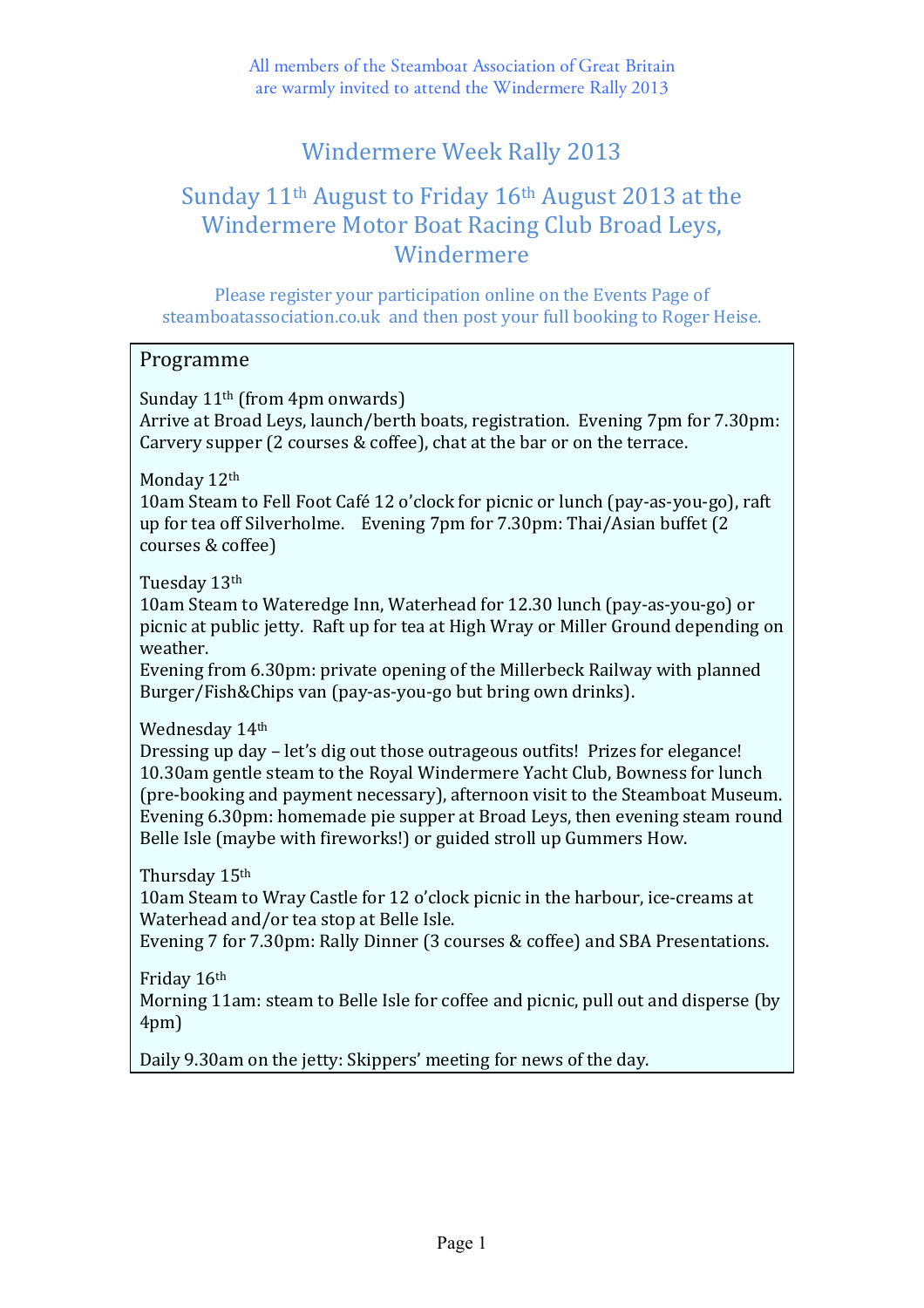The SBA Windermere Week Rally will be held once again in the exclusive location of the Windermere Motor Boat Racing Club at Broad Leys. This is a private Club for which we pay day-member fees to enter. The fees are included in the participant charges<sup>\*</sup>. Slipways and berthing are available at the Club; if space is short, you will be expected to raft-up with others.

An unwritten condition of using the WMBRC is that we support the steward with our meals and bar purchases. So please do join in the evening meals offered in the programme; these meals must be ordered with your registration form and paid for in advance. The steward will also provide a selection of sandwiches, snacks and tea in the building on the waterside on an honesty-box basis. Other meals and activities will be on an individual pay-as-you-go basis.

On Tuesday evening we are invited as guests of Arnold and Judith Gorse to the Millerbeck Light Railway. All your entrance fee will go to the Railway to defray its operating costs and to provide refreshments to the volunteers who make our evening so enjoyable. There is planned to be a Burger/Fish&Chips van (pay-asyou-go but bring own drinks). Please do support the event so that it can continue in future years.

On Wednesday there will be a visit to the Steamboat Museum with a presentation of the current development plans - the Museum will much appreciate your donation on the day (as a guide, the Museum charges  $E7$  per visitor on group tours).

The Rally Organiser will make bulk order of Welsh Steam Coal from Frank Burston (20Kg bags, in 2 sizes: 22-45mm nuts or 44-64mm nuts). Coal will be supplied at Burston's rates, plus transport and a small handling charge to cover administration.

Boats using Windermere must be registered with the LDNP Authority; you can do this in the office at Ferry Nab.

Bedroom accommodation is available in the Club for individual booking (prices from £95 to £140 double room B&B - ring the Steward 01539 443 284 or email club@wmbrc.co.uk). 

\*If you have booked accommodation in Broad Leys the day fees do not apply. Contact the Rally Organiser for a credit of your participation charge.

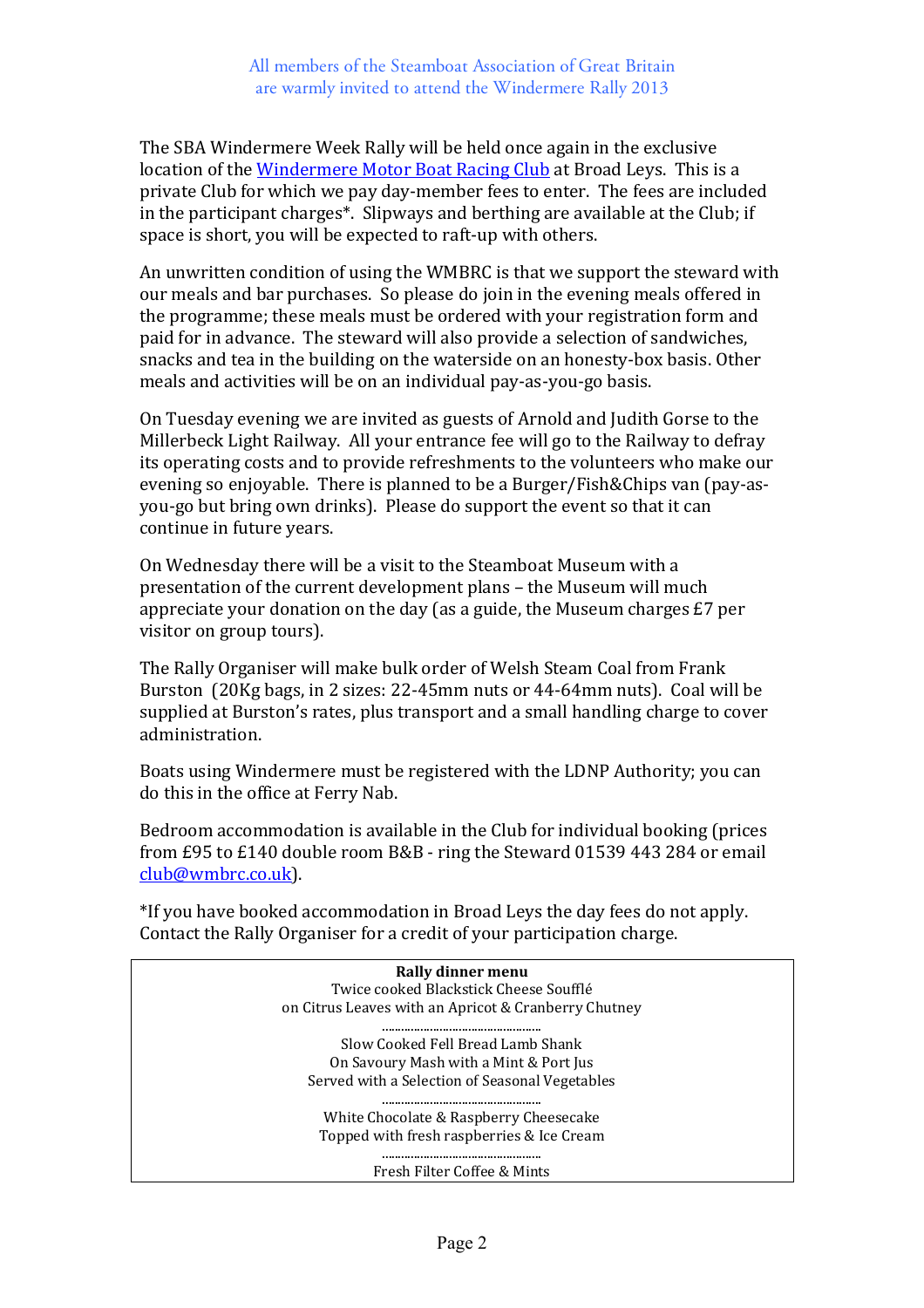Thank you for booking to come to the Windermere Rally 2013!

Please don't be put off by the length of this booking form, I have just put in lots of white space so you can write your information rather more comfortably.

If you are coming with a boat, let me ask you to fill in the pages  $2$  to  $5$ . If you are coming without a boat, just send the pages 2 and 3. Fill in the form and post it to the rally organiser with your cheque made out the the SBA.

The postal address of the rally organiser is Roger Heise 49 The Row Silverdale LA5 0UG Great Britain.

Queries on email to: windermererally2013@heise-data.eu or telephone: 01524 702 812.

You can also register your intention to come on the SBA website – but please do fill in the booking form with your requirements.

Please send your booking forms in by **August**  $2<sup>th</sup>$  2013 to give the organiser time to get the paperwork finished in time. Many thanks!

Roger Heise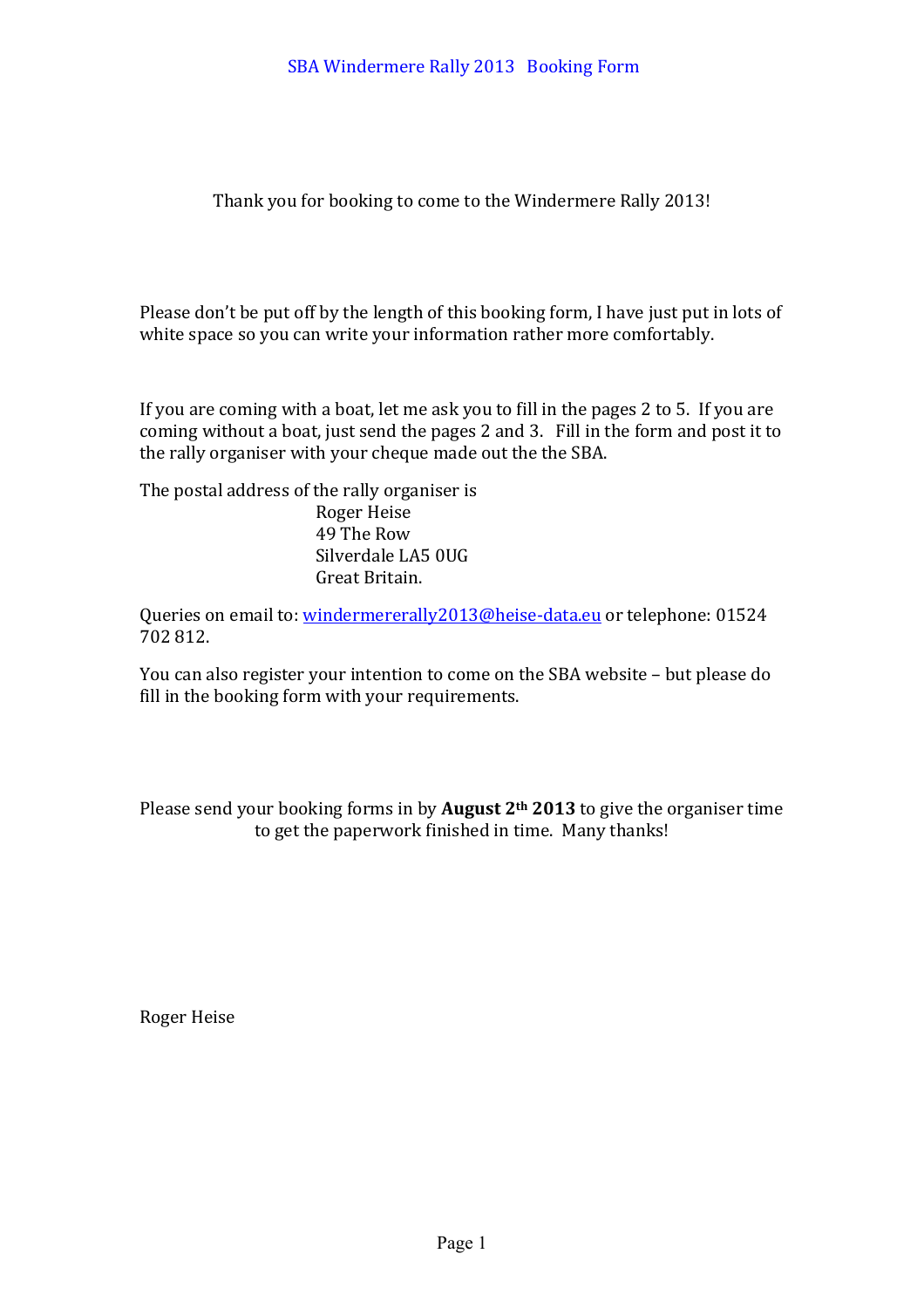| <b>Booking member's details</b>                                                         |                                                                                            |        |
|-----------------------------------------------------------------------------------------|--------------------------------------------------------------------------------------------|--------|
| Name:                                                                                   |                                                                                            |        |
| Address:                                                                                |                                                                                            |        |
| Home phone:                                                                             | Mobile phone:                                                                              |        |
| Email:                                                                                  |                                                                                            |        |
|                                                                                         |                                                                                            |        |
| <b>Boat details</b> (write NO if you are not bringing a boat)*<br>Boat name and length: | Boat owners: please be prepared to take aboard other participants who come without a boat! |        |
| Berthing at Broad Leys<br>(includes boat skipper's fee all week)                        | YES (cost $E70$ ) / NO (cost $E50$ )                                                       | Amount |
| juniors with $(i)$ :                                                                    | <b>Additional persons</b> – fee for all week £35, juniors**free – list names and mark      |        |

|  | £35 |  |
|--|-----|--|
|  |     |  |

Number of adults at

| Amount |  |
|--------|--|
|        |  |

| <b>Additional persons</b> – fee per day £7, juniors** free – list names with dates and |  |  |
|----------------------------------------------------------------------------------------|--|--|
| mark juniors with $(i)$ :                                                              |  |  |

| Number of adults | at | Amount |
|------------------|----|--------|
|                  |    |        |

|                             | Amount |
|-----------------------------|--------|
| Carry forward to next sheet |        |
|                             |        |

\*Boat owners - please see the safety information and insurance declaration below. \*\*Juniors are 16 or younger.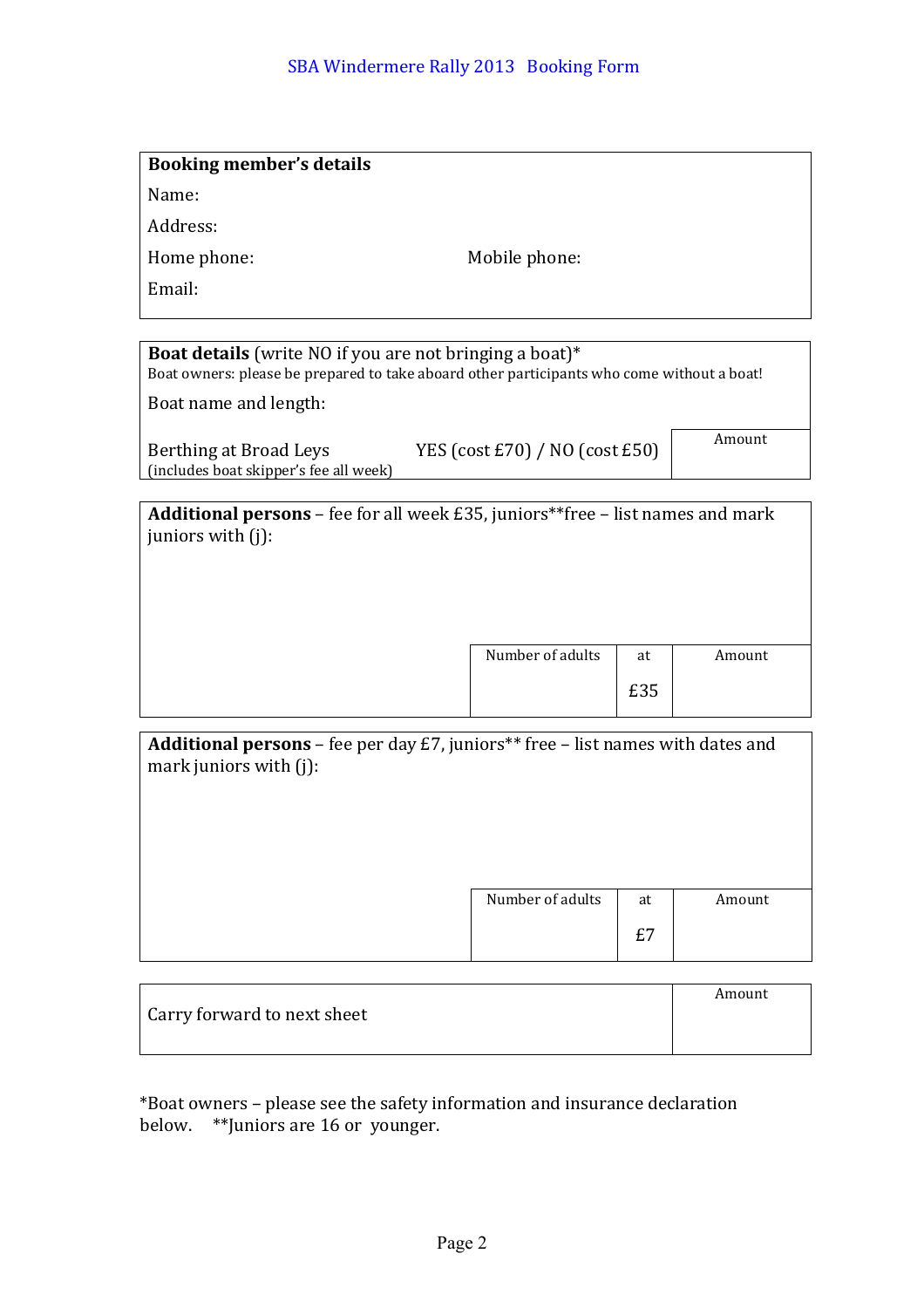|                                     | Amount |
|-------------------------------------|--------|
| Brought forward from previous sheet |        |

| <b>Meals</b> |                                                             |               |        |     |        |
|--------------|-------------------------------------------------------------|---------------|--------|-----|--------|
|              |                                                             |               | Number | at  | Amount |
| Sunday       | <b>Evening Buffet</b>                                       | Adults        |        | £20 |        |
|              |                                                             | Juniors       |        | £14 |        |
| Monday       | Thai Buffet                                                 | <b>Adults</b> |        | £20 |        |
|              |                                                             | Juniors       |        | £14 |        |
| Tuesday      | Millerbeck                                                  | <b>Adults</b> |        | £10 |        |
|              | Light Railway<br>Entrance fee                               | Juniors       |        | £7  |        |
| Wednesday    | Pie Supper                                                  | <b>Adults</b> |        | £12 |        |
|              |                                                             | Juniors       |        | £8  |        |
| Thursday     | <b>SBA Dinner</b>                                           | Adults        |        | £30 |        |
| Subtotal     |                                                             |               |        |     |        |
|              | Please advise organiser of any special dietary limitations. |               |        |     |        |

| Coal                                   | Number | at    | Amount |
|----------------------------------------|--------|-------|--------|
| Small nuts $(22-45$ mm $) - 20$ Kg bag |        | £8.25 |        |
| Large nuts $(44-64$ mm $)$ – 20 Kg bag |        | £8.25 |        |

|                                                                  | Amount |
|------------------------------------------------------------------|--------|
| <b>Total</b> – to be paid by cheque to "Steam Boat Association". |        |
| Booking form and cheque to be received by $2th$ August, please.  |        |

Safety: all boats taking part in SBA events must carry appropriate safety equipment including paddles or oars, anchors & warps, fire fighting equipment and a first aid kit. Non-swimmers and any others required to do so by the boat owner should wear buoyancy aids. (Participants are responsible for supplying their own buoyancy aids.)

**SBA Insurance Declaration:** it is mandatory for all owners of boats taking part in the rally to fill in the Insurance Declaration form provided on a separate sheet and return **before** the rally giving full details as requested. The form clearly states that the requested information must be **filled in completely and** returned to the event organiser before the boat can take part at the event.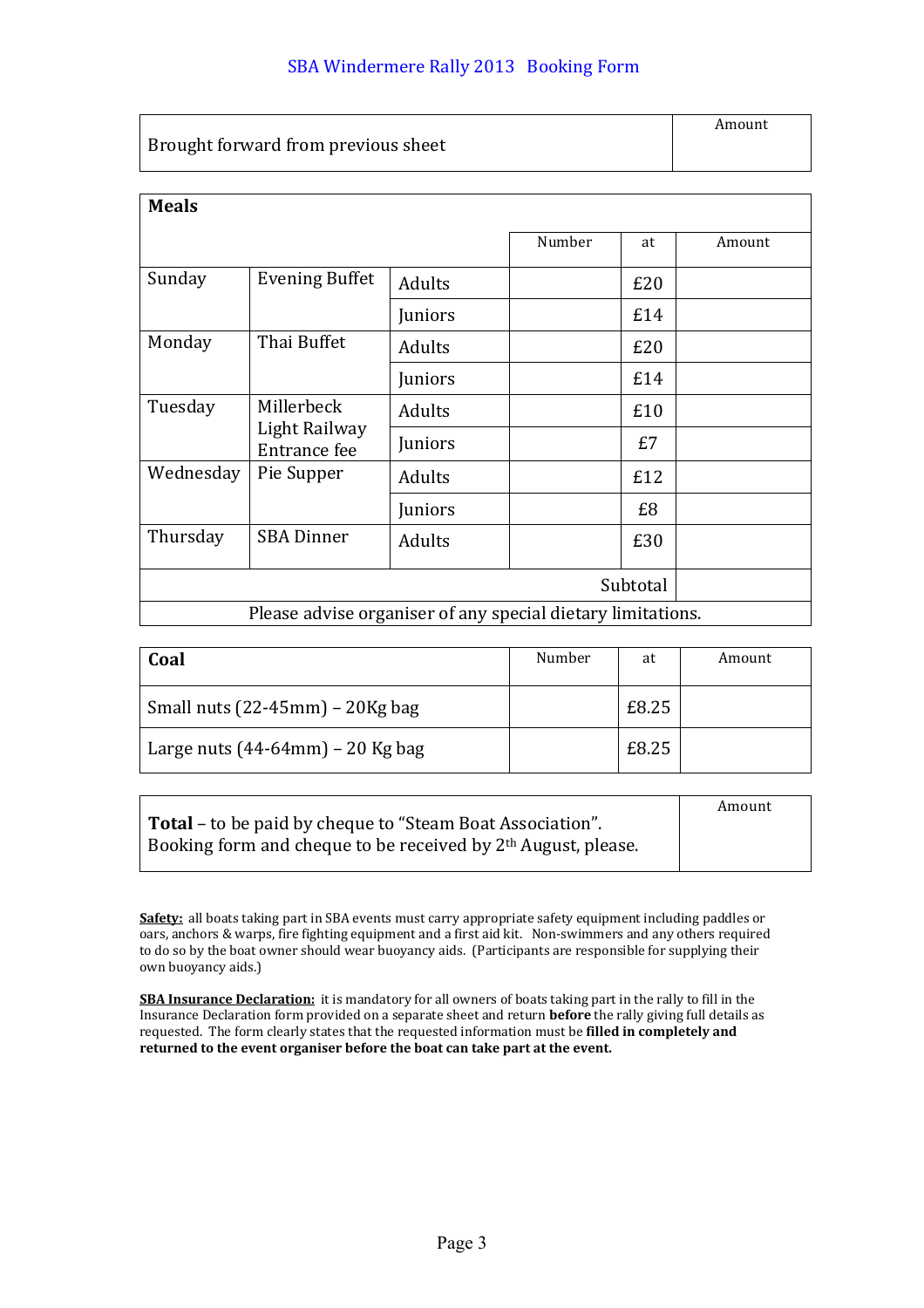# **SBA Insurance Declaration Form**

Event: Windermere Rally **Date August 11th – 16th 2013** 

Boat Name

I \_\_\_\_\_\_\_\_\_\_\_\_\_\_\_\_\_\_\_\_\_\_\_\_\_\_\_\_\_\_\_\_\_\_\_\_\_\_\_warrant and undertake that during the above named event my steam vessel will have valid Boiler Certification issuedby a competent authority and that I will also have in place an Insurance Policy to provide third party liability cover in respect of any loss or injury howsoever caused by my vessel. I agree to fully indemnify and hold harmless the SBA from any liability whatsoever, in respect of any loss or injury caused by my vessel.

Boiler Inspection Certificate issued by

Boiler Inspection Certificate valid until\_\_\_\_\_\_\_\_\_\_\_\_\_\_\_\_\_\_\_\_\_\_\_\_\_\_\_\_\_\_\_\_\_\_\_\_\_\_

Insurance Policy issued by \_\_\_\_\_\_\_\_\_\_\_\_\_\_\_\_\_\_\_\_\_\_\_\_\_\_\_\_\_\_\_\_\_\_\_\_\_\_\_\_\_\_\_\_\_\_\_\_

| Insurance policy valid until |  |
|------------------------------|--|
|------------------------------|--|

If your present boiler certification or insurance is not valid for the dates of the above event or has yet to be arranged, you must provide the SBA Organiser with updated details in writing of insurance and boiler certification before your boat can take part at the Event.

All participants at this event must conform to the SBA published requirements for boiler inspection, insurance and safety. Details of these are available from the SBA Events Secretary. In making this declaration I confirm that I fully understand the implications of making an incorrect or false statement.

Signed and  $\Box$ 

Date

(Note that at the end of each season the SBA will undertake random checks of boiler certification and insurance details provided to ensure the system is working effectively. The SBA would take a serious view if a declaration were found to be false.  $\big)$